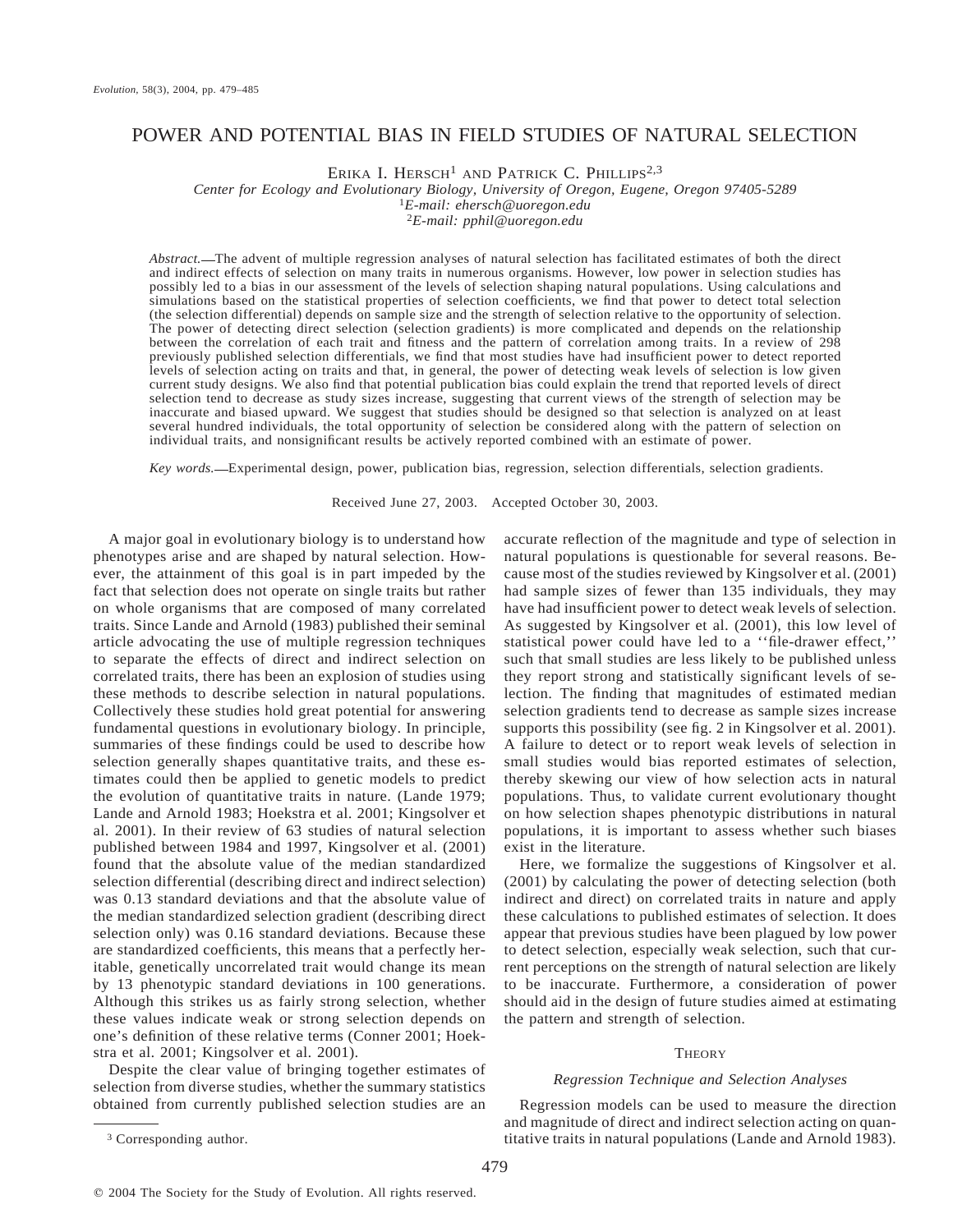Using this approach, a fitness variable (e.g., survival, lifetime fecundity, or mating success) is regressed onto the phenotypic traits of interest and the slope of this line describes the strength and direction of selection on these traits. From the regression approach, two groups of metrics, linear selection differentials and linear selection gradients, can be used to describe directional selection acting on correlated traits. Linear selection differentials (**s**) describe the change in the trait mean phenotype due to both direct and indirect selection acting on traits during a single episode of selection, and they equal the covariance between trait (*z*) and relative fitness (*w*). The second group of metrics, the linear selection gradients  $(\beta)$ , measure the change in trait mean phenotype resulting from direct selection acting on traits, with the effects of selection on correlated traits being held constant. Mathematically, linear selection gradients are the partial regression coefficients obtained from the multiple regression of relative fitness onto the phenotypic traits of interest:

$$
\beta = \mathbf{P}^{-1}\mathbf{s},\tag{1}
$$

where **P** is the phenotypic variance-covariance matrix of the measured traits (Lande and Arnold 1983). Both of these metrics are commonly reported on a standardized scale of trait standard deviations ( $i = s' = s/\sigma_z = \text{cov}[z, w]/\sigma_z$  and  $\beta' =$  $\beta\sigma_z$ ) to facilitate comparisons of the strength of selection between traits and across different studies and species.

#### *Power of Selection Metrics*

Power is the probability of reporting a selection differential or gradient as significant when selection is in fact operating on a trait. In a statistical sense, power is the probability of not making a Type II error, which is not rejecting the null hypothesis when it is in fact false. Power depends on three factors: (1) the Type I error rate fixed by the experimenter  $(\alpha$ -level); (2) the sample size; and (3) the size of the effect to be detected (Cohen 1992). Calculating the power of selection estimates therefore depends on the sampling distribution of the estimates themselves. Under the assumption of normality, these sampling distributions are closely related to other well-known statistical distributions.

For example, the sampling distribution of a univariate linear-regression coefficient for a bivariate normal sample is closely related to a Student's *t*-distribution. In particular, the quantity,

$$
\frac{(b - \beta)\sigma_z}{\sigma_w \sqrt{1 - \rho^2}} \times (N - 1)^{1/2}
$$
 (2)

has a *t*-distribution with  $(N - 1)$  degrees of freedom (Stuart and Ord 1987, cf. eqs. 16.86 and 16.87). Here *N* is the sample size,  $\sigma_w$  is the standard deviation of relative fitness,  $\rho$  is the correlation coefficient between the trait and fitness, and b and *b* are, respectively, the population and sample regression coefficients from the regression of relative fitness onto a single phenotypic trait of interest. If we reparameterize this equation using the fact that  $\rho = \beta \sigma_z / \sigma_w = s' / \sigma_w$ , the power to detect the total amount of selection on a trait can be shown to be a function of a single variable, the correlation between the trait and fitness. From equation (2), the quantity

$$
\frac{r'-\rho}{\sqrt{1-\rho^2}} \times (N-1)^{1/2} \tag{3}
$$

also has as *t*-distribution, with  $r' = (s_w \sigma_z / s_z \sigma_w) r$ , where  $s_z$ and  $s_w$  are the sample variances of the trait and fitness and *r* is the sample correlation coefficient. (The extra complication caused by the sample variance can easily be accounted for by using the true sampling variance for the correlation coefficient in the power calculations; Phillips 1998). Power to detect selection is thus a function of the strength of selection on the trait  $(s')$  relative to the square root of the total opportunity for selection in the population ( $\sigma_w$ , Crow 1958; Arnold and Wade 1984). Equations (2) and (3) show that the ability to detect selection depends not only on the strength of selection acting on the trait, but also on how much that selection explains the total amount of variation in fitness.

In the multitrait case, power of the partial regression coefficients is complicated by the pattern of correlation among the traits. For the power of total selection on a trait given above, the correlation between the trait and fitness is equivalent to the square root of the coefficient of determination of the univariate regression model ( $\rho_{w,\hat{w}}^2$  and its estimator  $R^2$ ; see the Appendix). To calculate the power of the partial regression coefficients, we partition the coefficient of determination as a function of the strength of selection operating on each trait and the pattern of covariance among traits,

$$
\rho_{w,\hat{w}}^2 = \frac{1}{\sigma_w^2} (\mathbf{s}^T \mathbf{P}^{-1} \mathbf{s}) = \frac{1}{\sigma_w^2} (\mathbf{\beta}^T \mathbf{s}) \tag{4}
$$

(Appendix). Thus, in the multitrait case it more difficult to predict when there will be sufficient power to detect selection for any given trait because power depends on three factors: the strength of selection operating on each trait, the overall opportunity for selection, and the pattern of covariance among traits. For example, in the two-trait case, power will be a function of

$$
\rho_{w,\hat{w}}^2 = \frac{\rho_{z_1w}^2 + \rho_{z_2w}^2 - 2\rho_{z_1z_2}\rho_{z_1w}\rho_{z_2w}}{(1 - \rho_{z_1z_2})^2}.
$$
 (5)

Because of limitations in the correlation structure among the traits and fitness, the  $R^2$ -value necessarily always increases as additional traits are added to the model (Draper and Smith 1981). The precise fit of the model, however, depends on the balance between the direction of selection on each individual trait and the pattern of correlation between the traits. In general, power is increased when any two of the correlation coefficients are in the opposite direction as the third (see below for an analysis of the individual selection gradients).

### **METHODS**

To assess whether summary statistics obtained from published phenotypic selection analyses, such as those reported by Kingsolver et al. (2001), reflect the actual magnitude of selection in natural populations, we first examine how sample size  $(N)$  and the correlation coefficient  $(\rho)$  jointly influence the power of detecting selection, and we then use these models to examine previous studies.

*Models of power.*—The power of detecting selection on single traits by regression for different combinations of sam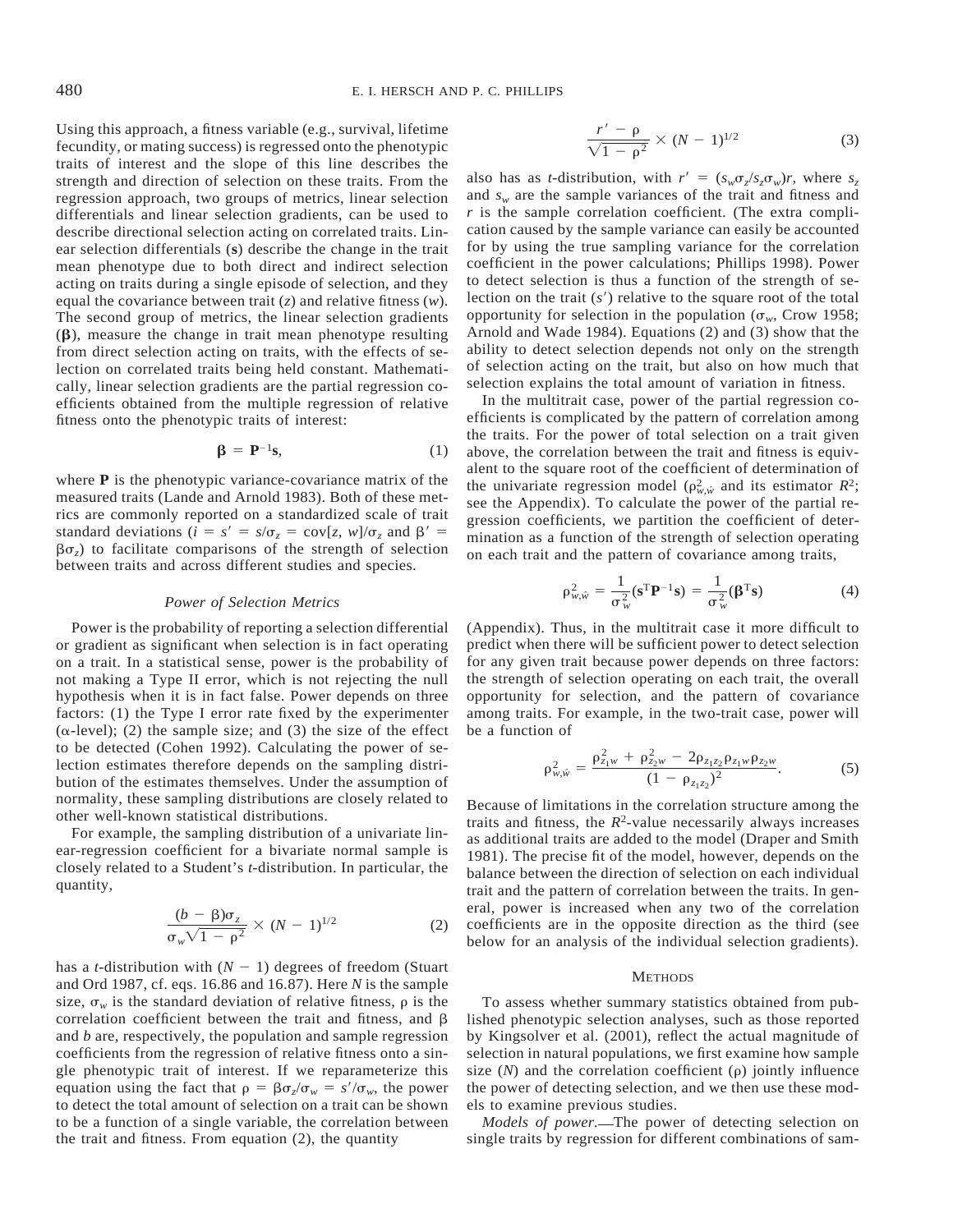ple size and correlation coefficients at a fixed  $\alpha$ -level of 0.05 was calculated via equation (3) using the approach outlined in Phillips (1998). A simulation approach was used to estimate the power of detecting selection acting directly on a given trait in the multivariate case (the partial regression coefficients). Here, correlation matrices representing high, medium, and low correlations among traits were used to randomly generate sample multivariate datasets of specified size. Partial regression analysis was used to estimate the selection gradients for each dataset, and the power to detect selection acting upon each trait was determined as the proportion of partial regression coefficients among the 10,000 simulation runs that were significant.

Equations (2) and (3) used for calculating power are based on the assumption of multivariate normality among the traits and fitness. Many studies of selection use viability as their measure of fitness, so it is possible that any conclusions regarding power derived from the methods presented above might not be applicable to binomially distributed fitnesses (Janzen and Stern 1998). To test for this possibility, for a given theoretical correlation coefficient and sample size, sample datasets were generated under the assumption that the traits were normally distributed ( $\mu = 0$ ,  $\sigma^2 = 1$ ) but that fitness was binomially distributed (the probability of being alive,  $p = 0.1$ , 0.5, and 0.9; BIVAR, ver. 1.1; J. Miller, University of Otago, New Zealand). These sample correlation coefficients were then compared to the critical value of the correlation coefficient for a given sample size and an  $\alpha$ -level of 0.05. Critical values were calculated from a simulated null distribution in which the correlation between trait and fitness was zero. For each sample size and fitness distribution, power was calculated as the proportion of sample correlation coefficients of 10,000 that were found to be equal to or greater than the critical value. Because the opportunity for selection is fixed by the probability of survival in the binomial case, it is impossible to separate the selection differential  $(s')$  from the correlation between trait and fitness. We therefore only present results for fixed values of  $\rho$  (although in practice changing the opportunity for selection has very little effect on the results in this case; see below).

*Power of selection differentials reported in previous stud*ies.-To resolve whether previous studies have had sufficient power to detect selection on quantitative traits in natural populations, we analyzed a subset of the articles reviewed by Kingsolver et al. (2001) that met the following criteria: (1) they had used multiple regression techniques advocated by Lande and Arnold (1983); (2) they had calculated  $s'$ ; and (3) they reported the variance in relative fitness  $(\sigma_w^2)$  or presented data that allowed easy calculation of this value. Of the original 63 studies, we found 17 studies, comprising 298 linear selection differentials, that met the above criteria. The major limitation here was a lack of reporting of total variance for fitness. Even so, 40% of the linear selection differentials reviewed by Kingsolver et al. (2001) are represented here. Power for each of these reported selection differential was determined by using the sample size (*N*) and the calculated correlation coefficient ( $r = s'/\sigma_w$ ) as outlined above. Although these estimates are frequently not independent of one another, we use the individual values here as a way of rep-



FIG. 1. Effect of the magnitude of the correlation between the trait and fitness and sample size on power to detect overall selection acting on a trait. Each line gives the power of detecting a given correlation coefficient (the standardized selection differential divided by the square root of the opportunity for selection) for an experiment with sample size *N.* Lines represent successive doubling of sample size from  $N = 25$  to  $N = 800$ . The *x*-axis is the true correlation in the population and the *y*-axis is the probability of detecting this correlation for a given sample size. Curves for positive and negative correlations of the same magnitude are identical.

resenting our current best estimate of the distribution of selection coefficients in nature (Kingsolver et al. 2001).

*Publication bias.* We define publication bias as the tendency to only report the results of a study if at least one of the selection gradients is found to be significant. To assess the potential for publication bias to explain the finding that the magnitude of selection tends to decrease as study sample sizes increase (Kingsolver et al. 2001), we simulated selection studies conducted at various sample sizes. The studies reviewed by Kingsolver et al. (2001) examined on average 4.6 correlated traits per study and the values of the corresponding standardized selection gradients were approximately normally distributed ( $\mu$  = 0.058,  $\sigma$  = 0.194). To simulate these experiments, five parametric selection gradients were drawn at random from this distribution and data were simulated under three different coefficients of determination ( $R^2 = 0.1$ , 0.4, and 0.7) following equations (1) and (4). The absolute values of the estimated selection gradients were tested for significance ( $\alpha = 0.05$ ), and if any were found to be significant, then all were retained; otherwise they were all discarded. Estimates for each combination of parameters were simulated 1000 times for each sample size. Because publication bias can be caused both by variance in the actual strength of selection across studies and by variance in the estimated strength of selection (sampling error), we tested the latter effect by choosing a fixed combination of selection gradients for input into the simulation procedure outlined above.

# RESULTS AND DISCUSSION *Models of Power*

Power to detect selection is increased when either the sample size or the correlation coefficient is large (Fig. 1; Phillips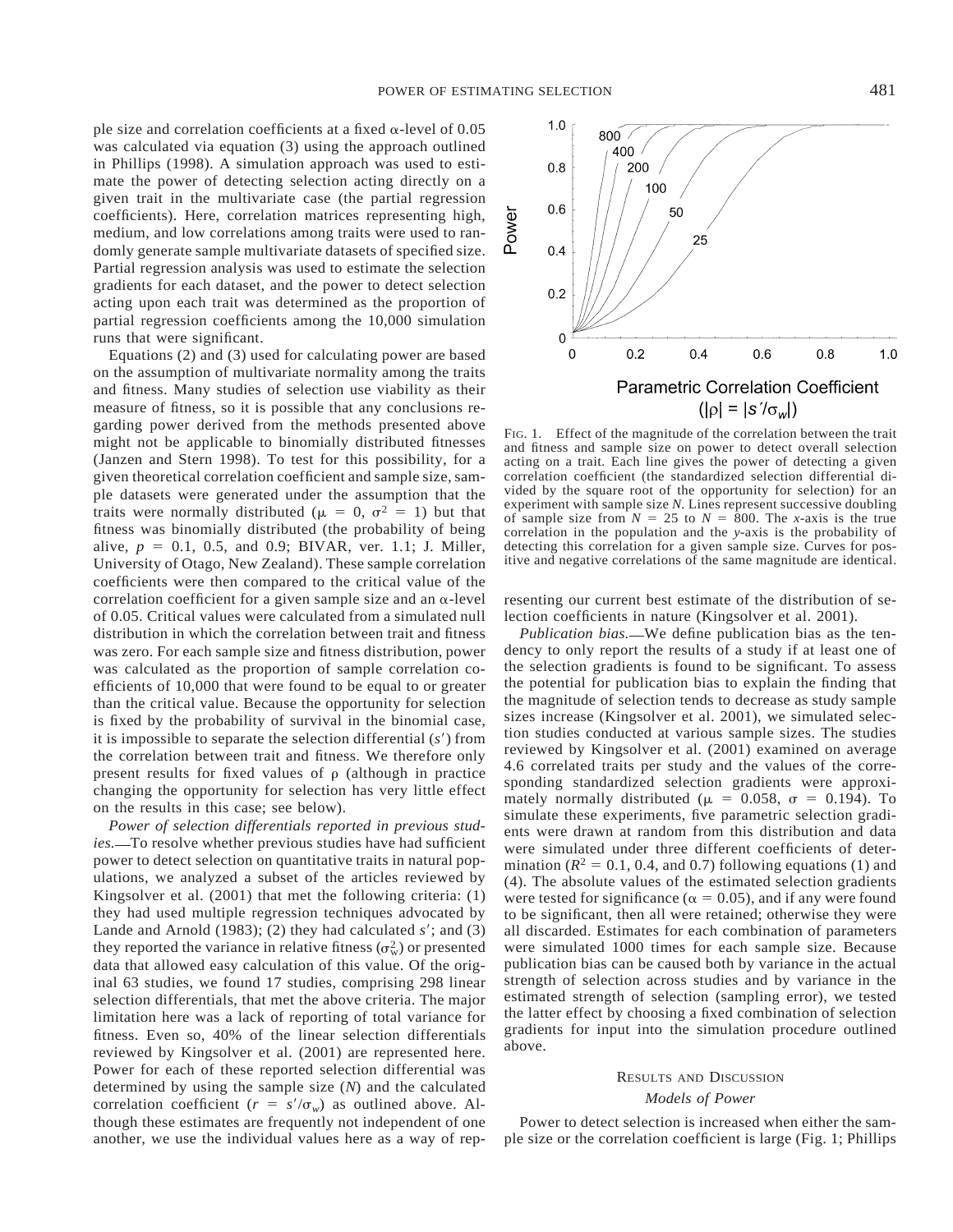

FIG. 2. Effect of the inclusion of single versus multiple traits and sample size on power to detect direct selection. The bold line gives the power of detecting direct selection when only the first trait is measured in an experiment (correlation between the trait and fitness,  $\rho_{z_1w} = -0.12$ ). Thin lines give the power of detecting direct selection (the partial regression coefficient) on the first trait when selection is also estimated on a second trait  $(\rho_{z2W} = 0.20)$ . Each line represents a different value of the correlation between two traits.

1998). Interestingly, power does not depend on the strength of selection per se (the size of the effect to be detected,  $s'$ ), but rather on the strength of selection relative to how much fitness variation is present in the population (the correlation coefficient; eqs. 2, 3). This suggests that it is easier to detect selection for traits that contribute the most to the variance in fitness within a population. Future studies should be de-



FIG. 3. Power as a function of the correlation coefficient between a trait and fitness from reported studies (298 estimates from 17 studies). Correlation coefficients  $(r_{zw})$  are equal to the standardized selection differential divided by the standard deviation in relative fitness. The statistical significance (at the  $\alpha$ -level of 0.05) of each estimate is given: filled circles indicate significant estimates; open circles indicate not significant; crosses indicate the significance level of the estimate was not reported. The solid line indicates a 90% probability of detecting selection when it is operating on a trait  $(power = 0.9)$ .

signed with the consideration that different sample sizes are needed to achieve equivalent levels of power, even for the same strength of selection, depending on the particulars of the population under study.

Although the analysis of multiple traits increases the overall power of the model to detect selection (eq. 4), what is more interesting is whether the addition of multiple traits alters the power of detecting selection acting directly on a given trait (the partial regression coefficient). As shown in Figure 2, the power to detect direct selection on an individual trait can be either increased or decreased relative to the case when only a single trait is included in the model (see also eq. 5). As above for the overall power for the two-trait case (eq. 5), power of an individual selection gradient is increased when any two correlation coefficients ( $\rho_{z_1z_2}$ ,  $\rho_{z_1w}$ ,  $\rho_{z_2w}$ ) are in the opposite direction as the third. These results are robust to variations in the magnitude and direction of the correlation coefficients between each trait and fitness and between the traits.

## *Power of Selection Differentials Reported in Previous Studies*

Consistent with the findings of Kingsolver et al. (2001), most of the studies reviewed here have insufficient power (power below 0.8–0.9) to detect the reported levels of selection (Fig. 3). As would be expected, selection differentials that were reported as significant tended to have higher power than nonsignificant selection differentials. Note that a finding of low power does not indicate an error in reported levels of selection, because significant selection differentials are significant regardless of power. However, a finding of low power may indicate that our perception regarding the magnitude of directional selection shaping quantitative traits in natural populations may be inflated because the design of previous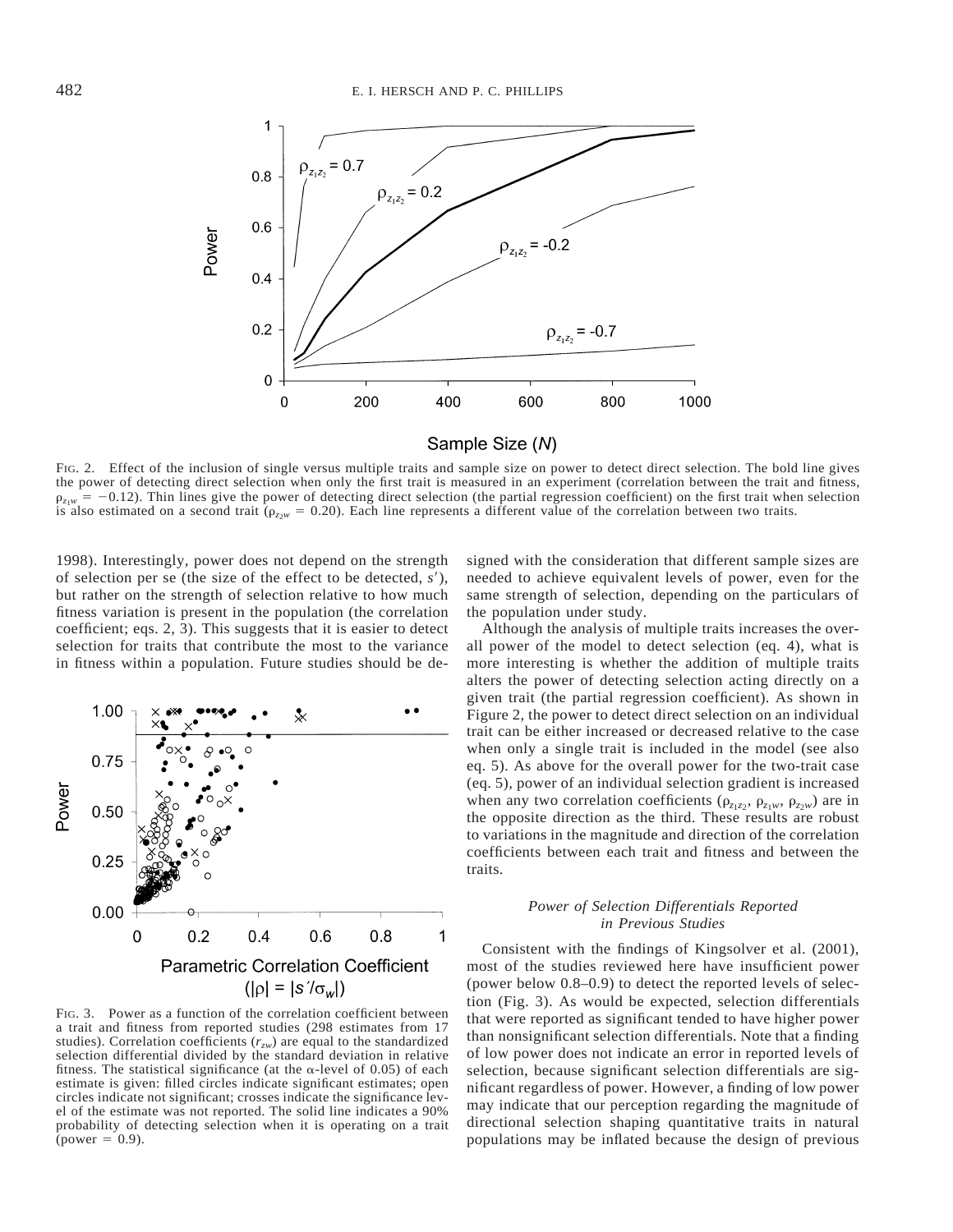

FIG. 4. Frequency histograms displaying the power that studies of current sample sizes would have for a given specified level of relative selection ( $|\rho| = |s'/\sigma_w|$ ). Bars represent the frequency of studies that would have a given power to detect a specified level of selection: black bars, relatively strong selection  $|\rho| = 0.20$ ; gray bars, average selection  $|\rho| = 0.12$ ; white bars, relatively weak selection  $|\rho| = 0.02$ .

studies precluded the detection of weaker levels of selection. To examine whether the low power of reported selection differentials, in general, could be attributed to small sample sizes or to the detection of weak levels of selection relative to the variance in fitness acting on traits (small correlations between the trait and fitness), we explored the power that studies with the reported sample sizes would have had to detect strong  $(r = 0.20)$ , average  $(r = 0.12)$ , and weak  $(r = 1.12)$ 0.02) levels of relative selection, where the strength of selection used here is relative to that actually found in these studies. We found that current sample sizes could frequently detect strong levels of selection acting on traits, but that as relative selection intensity decreased, most studies would not have adequate samples sizes to detect selection acting on correlated traits in nature (Fig. 4).

The above findings indicate that summary statistics, such as those reported by Kingsolver et al. (2001), may not accurately reflect the intensity of selection acting in natural populations. There is some risk of overstatement here because the model used to assess power assumed that fitness measures were normally distributed, whereas most empirical studies employ fitness measures that are binomially distributed (i.e., individuals are dead or alive). However, when fitness measures have a binomial distribution, power to detect selection is actually decreased relative to the case when fitness measures have a normal distribution (Fig. 5). This suggests that our finding that most studies have had insufficient power to detect selection on correlated traits is most likely conservative.

### *Publication Bias*

Our simulations of publication bias match the general trends reported in previous studies (see fig. 2 in Kingsolver et al. 2001); the median value of reported standardized selection gradients tend to decrease as sample size increases (Fig. 6). These results are robust to variation in both the



FIG. 5. Comparison of the power to detect selection ( $\rho_{z,w} = 0.12$ ) for normally distributed versus binomially distributed fitnesses. The dark bar shows power for the normal distribution case, whereas the dashed lines show power for three different binomial distributions (probability of living,  $p = 0.1$ , 0.5, and 0.9). The latter curves are nearly indistinguishable on the scale shown.

coefficient of determination and in the structure of the specified correlation matrix (**P**). Two factors could generate this pattern. First, the strength of selection in nature is variable. Studies of populations in which selection is strong are more likely to be published (and perhaps investigated in the first place) than studies of populations in which selection is weak (Kingsolver et al. 2001). Failure to publish results of weak selection will tend to generate an upward bias in the average reported strength of selection. Second, any estimate of selection is subject to sampling error. If the power of a study is low, then studies are more likely to be published when the apparent strength of selection is strong because this leads to a significant result, even if the actual strength of selection is likely to be smaller than this particular estimate (Beavis 1994). The influence of sampling effect was separated from the overall pattern of bias by repeatedly estimating the pattern of selection for a single parametric set of selection gradients. The sampling effect can explain a surprisingly large fraction of the overall pattern of bias (Fig. 6B). In general, publication bias in the reporting of selection gradients could distort our view of how selection shapes the distribution of correlated traits in nature; in general, conclusions on the magnitude of selection will depend on the size of studies used to estimate that selection.

## *Conclusion*

Multiple regression models used to tease apart direct from indirect selection acting on correlated traits are a useful tool for evolutionary biologists interested in natural selection. However, we suggest that caution is warranted both in using these methods and in synthesizing their results. Caution is urged because we found that most studies have had insufficient power to detect moderate to weak levels of selection (Fig. 4). Although the power required to justify conducting any particular study is an individual decision, the field as a whole should encourage studies with more power to detect varying levels of selection. If there has been a historical tendency to only report selection gradients when at least one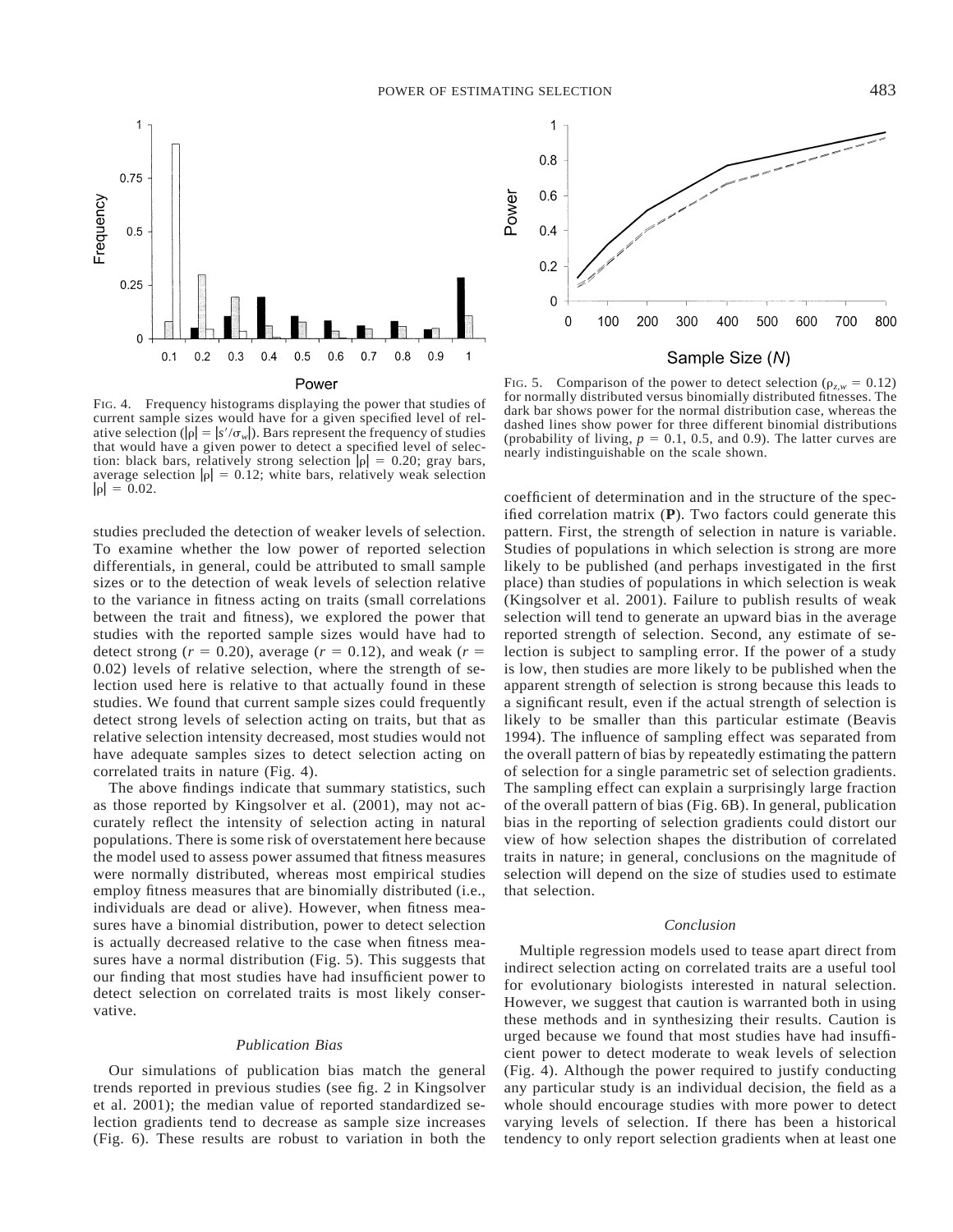

FIG. 6. Publication bias can lead to elevated selection estimates. (A) Median values of simulated standardized linear selection gradient estimates  $(|\beta'|)$  when five true parametric selection gradients are drawn from the empirical distribution of selection estimates, but only samples with at least one significant estimate are retained. (B) Estimates based on a single set of five selection gradients drawn from (A). Panel (A) reveals the bias generated from both real differences among selection experiments and errors in statistical estimation caused by sampling, whereas panel (B) displays the fraction of (A) that is generated by statistical sampling alone. Lines represent different input values of the model coefficient of determination  $R^2$ ) for the total selection model. The dashed line gives the unbiased median estimate. The potential for bias increases as fraction of the total opportunity for selection explained by the traits under study decreases. Small samples with low predictive power can lead to upward of a 10-fold overestimate of the median strength of selection.

gradient is found to be significant (compare Fig. 6 with fig. 2 in Kingsolver et al. 2001), then statistical summaries may not accurately reflect the average strength of selection acting on quantitative traits in natural populations. In fact, these potential biases suggest that selection may be weaker than is currently assumed, although this cannot be confirmed with current data.

We have only considered power and bias in estimates of linear (directional) selection. These problems are likely to be even worse with estimates of quadratic selection (Kingsolver et al. 2001). Therefore, discussions of whether selection tends to be disruptive or stabilizing will need to be prefaced by the likely low power of such studies (Conner 2001), as well as a consideration of the full multivariate pattern of selection (Blows and Brooks 2003).

We hope that our findings will be an incentive for researchers to design more powerful studies when using multiple regression techniques to examine directional selection on correlated traits in nature. Power curves, which relate power to both sample size and the correlation between trait and relative fitness, should be useful in designing experiments (Fig. 1). However, even studies with large sample sizes will have insufficient power to detect weak levels of selection. Indeed, it may be impossible to design a study of sufficient size to detect small, but biologically important, strengths of selection (Fig. 4). In addition, too few studies have considered the strength of selection they have estimated relative to the total opportunity for selection in the population. Therefore, if understanding how selection acts on traits in natural populations remains a central a goal in evolutionary biology, we suggest that future studies should report nonsignificant selection metrics in addition to a measure of the power of detecting observed magnitudes of selection.

### **ACKNOWLEDGMENTS**

We thank J. Conner, J. Fry, H. Hoekstra, J. Kingsolver, and an anonymous reviewer for comments and discussion. We thank J. Miller for making his BIVAR program available. Mathematica (Wolfram 1996) notebooks for carrying out the power calculations are available at http://www.uoregon.edu/  $\sim$ pphil/software.html or from the authors upon request. This work was funded in part by a National Science Foundation predoctoral fellowship to EIH and support from the NSF and National Institutes of Health to PCP.

#### LITERATURE CITED

- Arnold, S. J., and M. J. Wade. 1984. On the measurement of natural and sexual selection: theory. Evolution 38:709–719.
- Beavis, W. 1994. The power and deceit of QTL experiments: lessons from comparative QTL studies. Pp. 252–268 *in* Proceedings of the 49th Annual Corn and Sorghum Research Conference. American Seed Trade Association, Washington, D.C.
- Blows, M. W., and R. Brooks. 2003. Measuring non-linear selection. Am. Nat. 162:815–820.
- Cohen, J. 1992. A power primer. Psychol. Bull. 112:155–159.
- Conner, J. K. 2001. How strong is natural selection? Trends Ecol. Evol. 16:215–217.
- Crow, J. F. 1958. Some possibilities for measuring selection intensities in man. Hum. Biol. 30:1–13.
- Draper, N. R., and H. Smith. 1981. Applied regression analysis. Wiley, New York.
- Hoekstra, H. E., J. M. Hoekstra, D. Berrigan, S. N. Vignieri, A. Hoang, C. E. Hill, P. Beerli, and J. G. Kingsolver. 2001. Strength and tempo of directional selection in the wild. Proc. Natl. Acad. Sci. USA 98:9157–9160.
- Janzen, F. J., and H. S. Stern. 1998. Logistic regression for empirical studies of multivariate selection. Evolution 52:1564–1571.
- Kingsolver, J. G., H. E. Hoekstra, J. M. Hoekstra, D. Berrigan, S. N. Vignieri, C. E. Hill, A. Hoang, P. Gilbert, and P. Beerli. 2001.